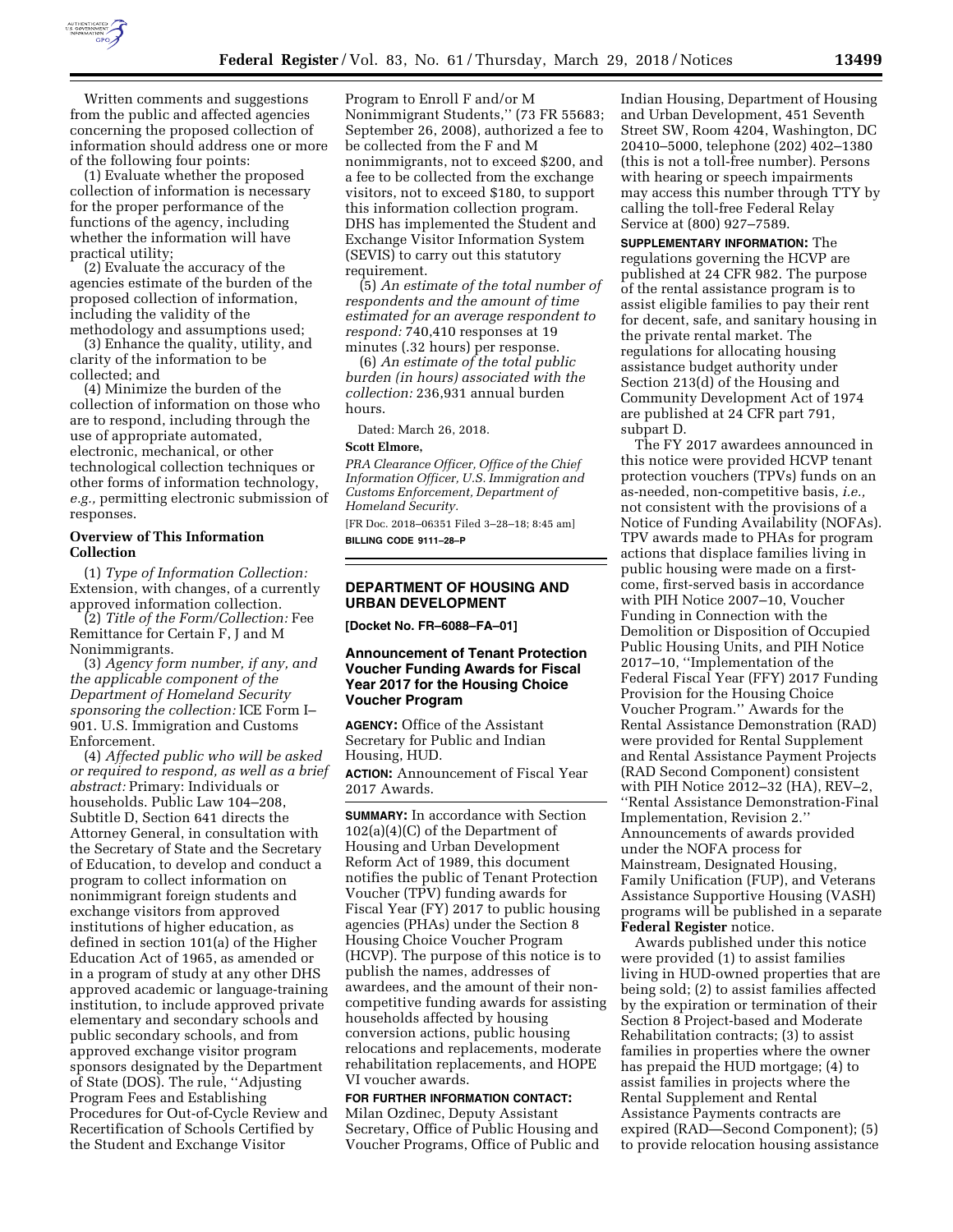in connection with the demolition of public housing; (6) to assist individuals affected by the expiration or termination of their Section 8 single room occupancy (SRO) contracts; and (7) to assist families in public housing developments that are scheduled for demolition in connection with a HUDapproved HOPE VI revitalization or demolition grant, and (8) to assist families consistent with PIH Notice 2016–12, ''Funding Availability for Tenant Protection Voucher for Certain At-Risk Households in Low Vacancy Areas-Fiscal Year 2016.''

A special administrative fee of \$200 per occupied unit was provided to PHAs to compensate for any extraordinary HCVP administrative costs associated with the Multifamily Housing conversion actions.

The Department awarded total new budget authority of \$94,468,761 to recipients under all the abovementioned categories for 9,218 housing choice vouchers. This budget authority includes \$1,386,144 of unobligated commitments made in FY 2016. These funds were reserved by September 30, 2016, but not contracted until FY 2017, and thus have been included with obligated commitments for FY 2017.

In accordance with Section 102(a)(4)(C) of the Department of Housing and Urban Development Reform Act of 1989 (103 Stat. 1987, 42 U.S.C. 3545), the Department is publishing the names, addresses of awardees, and their award amounts in Appendix A. The awardees are listed alphabetically by State for each type of TPV award.

Dated: *March 20, 2018.* 

#### **Dominique G. Blom,**

*General Deputy Assistant Secretary for Public and Indian Housing.* 

### SECTION 8 RENTAL ASSISTANCE PROGRAMS ANNOUNCEMENT OF AWARDS FOR FISCAL YEAR 2017

| Housing agency                            | Address                                                                      | Units    | Award    |
|-------------------------------------------|------------------------------------------------------------------------------|----------|----------|
| <b>Special Fees</b>                       |                                                                              |          |          |
|                                           | <b>Special Fees-At-Risk Households</b>                                       |          |          |
| CA: SAN JOSE HOUSING AUTHORITY            | 505 WEST JULIAN STREET, SAN JOSE, CA<br>95110.                               | $\Omega$ | \$21,200 |
| MA: BOSTON HOUSING AUTHORITY              | 52 CHAUNCY STREET, BOSTON, MA 02111                                          | 0        | 6,400    |
| Total for Special Fees-At-Risk Households |                                                                              | 0        | 27,600   |
|                                           | <b>Special Fees-Opt-Outs/Terminations</b>                                    |          |          |
| CA: CITY OF LOS ANGELES HSG AUTH          | 2600 WILSHIRE BLVD., 3RD FLOOR, LOS AN-<br>GELES, CA 90057.                  | 0        | 5,600    |
| CA: COUNTY OF SHASTA HSG AUTH             | 1670 MARKET STREET, STE. 300, REDDING,<br>CA 96001.                          | 0        | 1,800    |
| CT: ANSONIA HOUSING AUTHORITY             | 36 MAIN STREET, ANSONIA, CT 06401                                            | 0        | 1,200    |
|                                           | 1133 NORTH CAPITOL STREET NE, WASH-<br><b>INGTON, DC 20002.</b>              | 0        | 23,200   |
| FL: HOUSING AUTHORITY OF                  | 1300 BROAD STREET, JACKSONVILLE, FL<br>32202.                                | $\Omega$ | 9,200    |
| IA: CITY OF DES MOINES MUNICIPAL          | 2309 EUCLID AVE., DES MOINES, IA 50310                                       | 0        | 23,400   |
| IA: NORTHWEST IOWA REGIONAL HA            | P.O. BOX 446, 919 2ND AVENUE SW, SPEN-                                       | 0        | 1,400    |
| IL: CHICAGO HOUSING AUTHORITY             | CER, IA 51301.<br>60 EAST VAN BUREN ST., 11TH FLOOR, CHI-<br>CAGO, IL 60605. | $\Omega$ | 1,000    |
| IL: HOUSING AUTHORITY OF COOK             | 175 WEST JACKSON BOULEVARD, SUITE 350,<br>CHICAGO, IL 60604.                 | 0        | 22,000   |
| IL: HSG AUTHORITY OF THE COUNTY OF        | 33928 N U.S. HIGHWAY 45, GRAYSLAKE, IL<br>60030.                             | $\Omega$ | 31,600   |
| KS: KANSAS CITY HOUSING AUTHORITY         | 1124 NORTH NINTH STREET, KANSAS CITY,<br>KS 66101.                           | 0        | 1,600    |
|                                           | C/O NORTHWEST KS HOUSING, INC., P.O.<br>BOX 248, 319 N POMEROY.              | 0        | 1,000    |
| KY: HOPKINSVILLE HOUSING AUTHORITY        | 400 NORTH ELM STREET, P.O. BOX 437, HOP-<br>KINSVILLE, KY.                   | 0        | 2,600    |
| MA: SPRINGFIELD HSG AUTHORITY             | 25 SAAB COURT, P.O. BOX 1609, SPRING-<br>FIELD, MA 01101.                    | 0        | 5,600    |
| MI: MICHIGAN STATE HSG. DEV. AUTH         | P.O. BOX 30044, LANSING, MI 48909                                            | 0        | 25,000   |
|                                           | 555 NORTH WABASHA, SUITE 400, ST. PAUL,<br>MN 55102.                         | 0        | 8,600    |
|                                           | 819 TENTH STREET, WORTHINGTON, MN<br>56187.                                  | 0        | 1,800    |
|                                           | 1225 WEST ST. GERMAIN, ST. CLOUD, MN<br>56301.                               | 0        | 1,200    |
| MN: NW MN MULTI-COUNTY HRA                | P.O. BOX 128, MENTOR, MN 56736                                               | 0        | 600      |
| MO: ST. CLAIR CO. HSG. AUTHORITY          | P.O. BOX 125, APPLETON CITY, MO 64724                                        | 0        | 1,800    |
|                                           | P.O. BOX 1887, OXFORD, MS 38655                                              | 0        | 17,400   |
| NC: HA OF THE CITY OF CHARLOTTE           | P.O. BOX 36795, 1301 SOUTH BOULEVARD,                                        | $\Omega$ | 7,000    |
|                                           | CHARLOTTE, NC 28236.                                                         |          |          |
|                                           | 100 SHANNON STREET, P.O. BOX 399,<br>ZEBULON, NC 27597.                      | 0        | 5,600    |
| ND: STUTSMAN COUNTY HOUSING               | 300 2ND ST NE-200, JAMESTOWN, ND 58401                                       | 0        | 1,200    |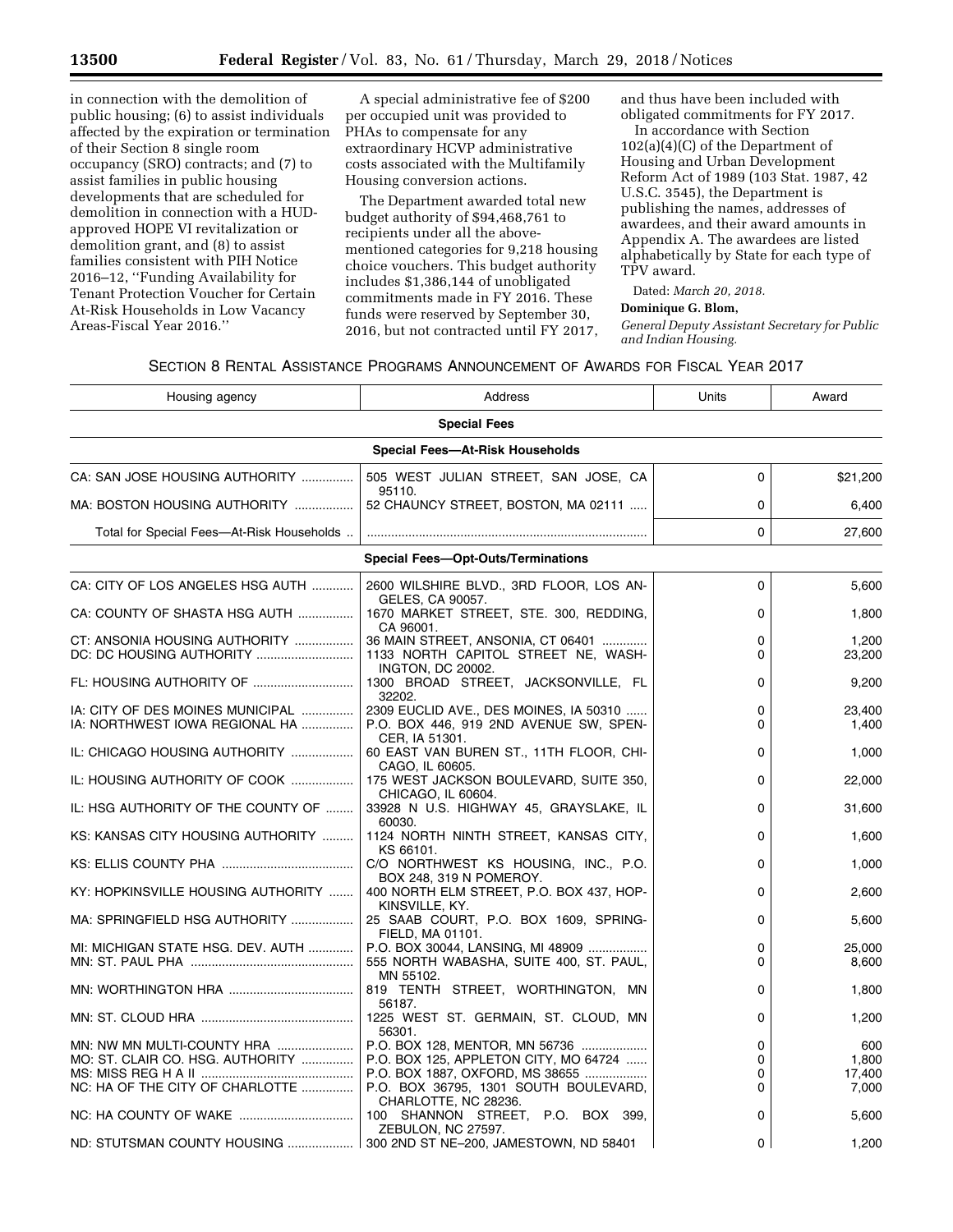e<br>B

### SECTION 8 RENTAL ASSISTANCE PROGRAMS ANNOUNCEMENT OF AWARDS FOR FISCAL YEAR 2017—Continued

| Housing agency                                        | Address                                                                           | Units    | Award           |
|-------------------------------------------------------|-----------------------------------------------------------------------------------|----------|-----------------|
| ND: HOUSING AUTHORITY OF THE                          | P.O. BOX 5, ASHLEY, ND 58413                                                      | 0        | 2,600           |
| ND: DICKEY/SARGENT HOUSING AUTHORITY                  | P.O. BOX 624, 309 NORTH 2ND, ELLENDALE,                                           | 0        | 5,800           |
| ND: HOUSING AUTHORITY OF THE                          | ND 58436.<br>3530 33RD AVENUE NE, HARVEY, ND 58341                                | 0        | 2,800           |
| NE: OMAHA HOUSING AUTHORITY                           | 1805 HARNEY STREET, OMAHA, NE 68102                                               | 0        | 4,600           |
| NE: CENTRAL NEBRASKA JOINT HSG AUTH                   | P.O. BOX 509, LOUP CITY, NE 68853                                                 | 0        | 3,200           |
| NJ: VINELAND HOUSING AUTHORITY                        | 191 CHESTNUT AVENUE, VINELAND, NJ 08360                                           | 0        | 2,000           |
| NV: SOUTHERN NEVADA REGIONAL                          | 340 NORTH 11TH ST., LAS VEGAS, NV 89104                                           | 0        | 1,600           |
|                                                       | DEPT. OF HSG. PRESERVATION & DEV., 100<br>GOLD STREET, ROOM 501.                  | $\Omega$ | 200             |
| NY: NYS HSG TRUST FUND CORPORATION                    | 38-40 STATE STREET, ALBANY, NY 12207                                              | 0        | 19,200          |
|                                                       | 880 EAST 11TH AVENUE, COLUMBUS, OH                                                | $\Omega$ | 9,600           |
|                                                       | 43211.                                                                            |          |                 |
| OH: CINCINNATI METROPOLITAN                           | 8120 KINSMAN ROAD, CLEVELAND, OH 44104<br>1635 WESTERN AVE., CINCINNATI, OH 45214 | 0<br>0   | 1,600<br>31,200 |
| OH: STARK METROPOLITAN HOUSING                        | 400 EAST TUSCARAWAS STREET, CANTON,                                               | $\Omega$ | 7,200           |
|                                                       | OH 44702.                                                                         |          |                 |
|                                                       | 850 WALTER ROAD, MEDINA, OH 44256                                                 | 0        | 3,400           |
| PA: HOUSING AUTHORITY OF THE CITY OF                  | STREET,<br>ATTN:<br>200<br>ROSS<br><b>PATRICK</b>                                 | $\Omega$ | 21,200          |
|                                                       | BLACKWELL, PITTSBURGH, PA.                                                        |          |                 |
| PA: PHILADELPHIA HOUSING AUTHORITY                    | 12 SOUTH 23RD STREET, PHILADELPHIA, PA<br>19103.                                  | 0        | 46,000          |
| PA: BETHLEHEM HOUSING AUTHORITY                       | 645 MAIN STREET, 4TH FLOOR OFFICES,                                               | $\Omega$ | 1,600           |
|                                                       | BETHLEHEM, PA 18018.                                                              |          |                 |
| PA: FAYETTE COUNTY HOUSING                            | 624 PITTSBURGH ROAD, UNIONTOWN, PA                                                | $\Omega$ | 8,000           |
|                                                       | 15401.                                                                            |          |                 |
| SD: CITY OF LENNOX HOUSING &                          | P.O. BOX 265, HIGHWAY 17 AT SECOND AVE.,<br>LENNOX, SD 57039.                     | 0        | 400             |
| SD: CITY OF MITCHELL HOUSING &                        | 200 E 15TH AVE., MITCHELL, SD 57301                                               | 0        | 1,000           |
| TX: GRAND PRAIRIE HSNG & COMM DEV                     | P.O. BOX 534045, 205 W CHURCH ST., GRAND                                          | $\Omega$ | 4,000           |
|                                                       | <b>PRAIRIE, TX 75053.</b>                                                         |          |                 |
| TX: DALLAS COUNTY HOUSING                             | 2377 N STEMMONS FREEWAY, SUITE 600-LB                                             | 0        | 10,200          |
| WA: KING COUNTY HOUSING AUTHORITY                     | 12, DALLAS, TX 75207.<br>600 ANDOVER PARK WEST, SEATTLE, WA                       | 0        | 20,800          |
|                                                       | 98188.                                                                            |          |                 |
| WA: BELLINGHAM HOUSING AUTHORITY                      | 208 UNITY ST. LOWER LEVEL, P.O. BOX 9701,                                         | $\Omega$ | 9,600           |
|                                                       | BELLINGHAM, WA 98225.                                                             |          |                 |
| WA: HOUSING AUTHORITY OF SNOHOMISH                    | 12625 4TH AVE. W, SUITE 200, EVERETT, WA<br>98204.                                | $\Omega$ | 4,600           |
| WA: PIERCE COUNTY HOUSING                             | 603 S POLK, P.O. BOX 45410, TACOMA, WA                                            | $\Omega$ | 2,800           |
|                                                       | 98445.                                                                            |          |                 |
|                                                       |                                                                                   | $\Omega$ |                 |
| Special Fees-Opt-Outs/Termi-<br>Total for<br>nations. |                                                                                   |          | 426,600         |
|                                                       |                                                                                   |          |                 |
|                                                       | <b>Special Fees-Prepays</b>                                                       |          |                 |
| CT: ANSONIA HOUSING AUTHORITY                         | 36 MAIN STREET, ANSONIA, CT 06401                                                 | 0        | 4,400           |
|                                                       | 200 ALTON ROAD, MIAMI BEACH, FL 33139                                             | 0        | 6,200           |
| IL: SPRINGFIELD HOUSING AUTHORITY                     | 200 NORTH ELEVENTH STREET, SPRING-                                                | 0        | 18,200          |
|                                                       | FIELD, IL 62703.                                                                  |          |                 |
| MA: CAMBRIDGE HOUSING AUTHORITY                       | 675 MASSACHUSETTS AVENUE, CAMBRIDGE,<br>MA 02139.                                 | 0        | 68,000          |
| MA: HOLYOKE HOUSING AUTHORITY                         | 475 MAPLE STREET, HOLYOKE, MA 01040                                               | 0        | 8,400           |
| MA: CHICOPEE HOUSING AUTHORITY                        | 128 MEETINGHOUSE ROAD, CHICOPEE, MA                                               | 0        | 32,600          |
|                                                       | 01013.                                                                            |          |                 |
| MA: WORCESTER HOUSING AUTHORITY                       | 40 BELMONT STREET, WORCESTER, MA                                                  | 0        | 31,200          |
|                                                       | 01605.                                                                            |          |                 |
| MA: WESTFIELD HSG AUTHORITY                           | ALICE BURKE WAY, P.O. BOX 99, WESTFIELD,<br>MA 01085.                             | 0        | 49,600          |
| MD: HOUSING AUTHORITY OF BALTIMORE                    | 417 EAST FAYETTE STREET, BALTIMORE, MD                                            | 0        | 35,800          |
|                                                       | 21201.                                                                            |          |                 |
| MI: MICHIGAN STATE HSG. DEV. AUTH                     | P.O. BOX 30044, LANSING, MI 48909                                                 | 0        | 12,800          |
| NJ: ATLANTIC CITY HOUSING AUTHORITY                   | 227 VERMONT AVENUE, P.O. BOX 1258, AT-                                            | 0        | 40,400          |
|                                                       | LANTIC CITY, NJ.                                                                  |          |                 |
| NY: ALBANY HOUSING AUTHORITY                          | 200 SOUTH PEARL, ALBANY, NY 12202                                                 | 0<br>0   | 11,000          |
|                                                       | 675 WEST MAIN STREET, ROCHESTER, NY<br>14611.                                     |          | 75,400          |
| NY: NYS HSG TRUST FUND CORPORATION                    | 38-40 STATE STREET, ALBANY, NY 12207                                              | 0        | 3,200           |
| TX: GRAND PRAIRIE HSNG & COMM DEV                     | P.O. BOX 534045, 205 W CHURCH ST., GRAND                                          | $\Omega$ | 40,000          |

PRAIRIE, TX 75053.

UT: HA OF CITY OF OGDEN ................................ 1100 GRANT AVE., OGDEN, UT 84404 ............... 0 8,800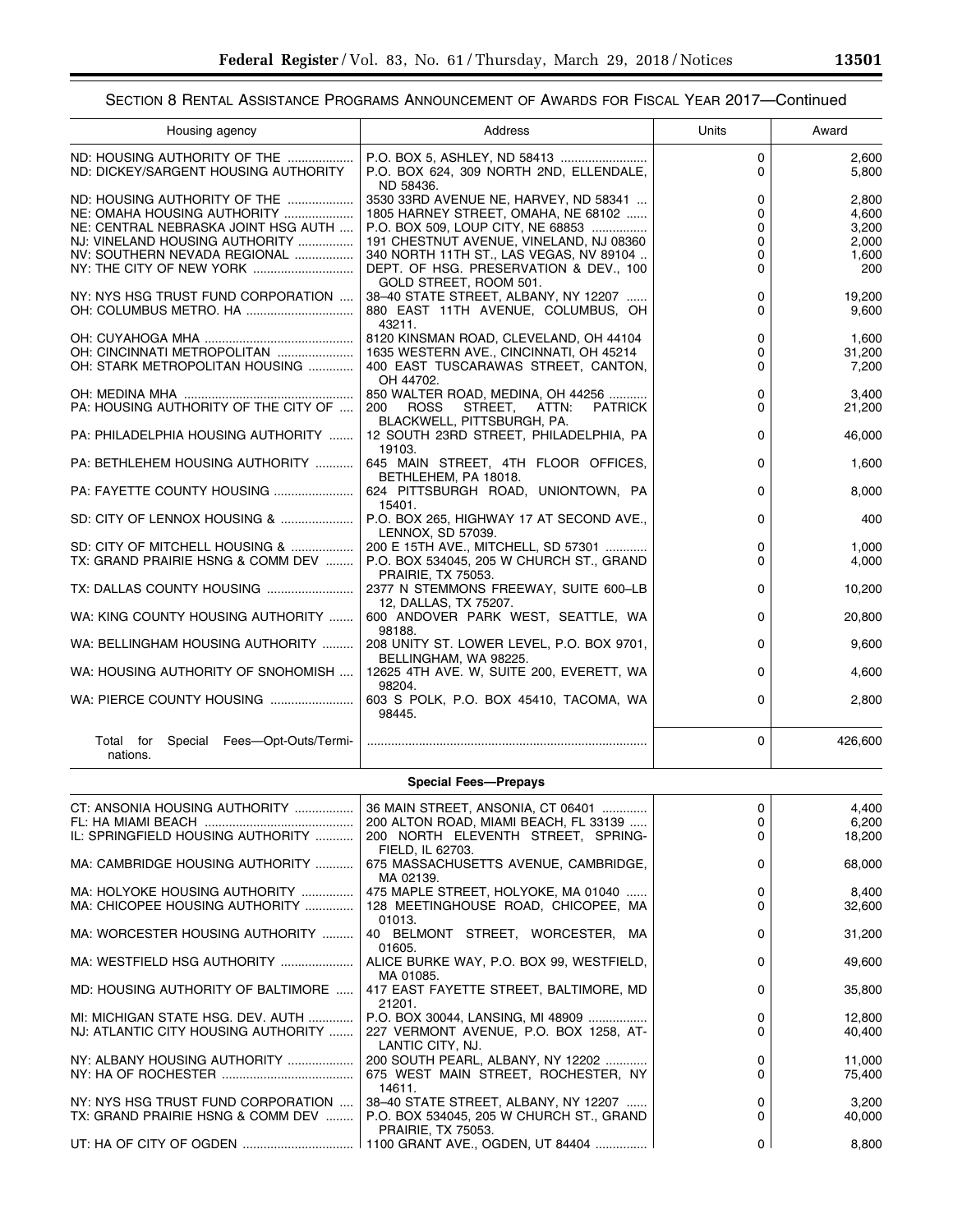$\equiv$ 

 $\equiv$ 

# SECTION 8 RENTAL ASSISTANCE PROGRAMS ANNOUNCEMENT OF AWARDS FOR FISCAL YEAR 2017—Continued

| Housing agency                                                                                           | Address                                                                                                                                                                    | Units            | Award                            |
|----------------------------------------------------------------------------------------------------------|----------------------------------------------------------------------------------------------------------------------------------------------------------------------------|------------------|----------------------------------|
| WV: WHEELING HOUSING AUTHORITY                                                                           | P.O. BOX 2089, 11 COMMUNITY STREET,<br><b>WHEELING, WV 26003.</b>                                                                                                          | 0                | 24,400                           |
| Total for Special Fees-Prepays                                                                           |                                                                                                                                                                            | 0                | 470,400                          |
|                                                                                                          | <b>Special Fees-RAD Conversions</b>                                                                                                                                        |                  |                                  |
| CA: SAN FRANCISCO HSG AUTH                                                                               | 1815 EGBERT AVE., SAN FRANCISCO, CA                                                                                                                                        | 0                | 26,600                           |
| MA: HOLYOKE HOUSING AUTHORITY<br>NJ: ELIZABETH HOUSING AUTHORITY                                         | 94124.<br>5844 S DATURA ST., LITTLETON, CO 80120<br>475 MAPLE STREET, HOLYOKE, MA 01040<br>688 MAPLE AVENUE, ELIZABETH, NJ 07202<br>DEPT. OF HSG. PRESERVATION & DEV., 100 | 0<br>0<br>0<br>0 | 41,800<br>15,200<br>200<br>9,400 |
| WA: SEATTLE HOUSING AUTHORITY                                                                            | GOLD STREET, ROOM 501.<br>120 SIXTH AVENUE NORTH, P.O. BOX 19028,<br>SEATTLE, WA 98109.                                                                                    | 0                | 6,800                            |
| Total for Special Fees-RAD Conversions                                                                   |                                                                                                                                                                            | 0                | 100,000                          |
|                                                                                                          | <b>Special Fees-Relocation-Rent Supplement</b>                                                                                                                             |                  |                                  |
| MA: BOSTON HOUSING AUTHORITY                                                                             | 52 CHAUNCY STREET, BOSTON, MA 02111<br>26 CRESCENT ST., WAKEFIELD, MA 01880                                                                                                | 0<br>0           | 21,400<br>8,600                  |
| Total for Special Fees-Relocation-Rent<br>Supplement.                                                    |                                                                                                                                                                            | 0                | 30,000                           |
| Total for Special Fees                                                                                   |                                                                                                                                                                            | 0                | 1,054,600                        |
|                                                                                                          | <b>Public Housing TP</b>                                                                                                                                                   |                  |                                  |
|                                                                                                          | <b>Choice Neighborhood Relocation (Sunset Provision)</b>                                                                                                                   |                  |                                  |
| CA: SAN FRANCISCO HSG AUTH                                                                               | 1815 EGBERT AVE., SAN FRANCISCO, CA<br>94124.                                                                                                                              | 89               | 1,434,218                        |
| CT: NORWALK HOUSING AUTHORITY<br>NJ: HOUSING AUTHORITY OF THE CITY OF<br>WI: HA OF THE CITY OF MILWAUKEE | 241/2 MONROE STREET, NORWALK, CT 06856<br>2021 WATSON STREET, CAMDEN, NJ 08105<br>P.O. BOX 324, 809 NORTH BROADWAY, MIL-<br>WAUKEE, WI 53201.                              | 36<br>192<br>100 | 545,918<br>1,600,494<br>627,840  |
| Total for Choice Neighborhood Relocation<br>(Sunset Provision).                                          |                                                                                                                                                                            | 417              | 4,208,470                        |
|                                                                                                          | <b>Choice Neighborhood Replacement</b>                                                                                                                                     |                  |                                  |
| CA: COUNTY OF SACRAMENTO HOUSING<br>KY: LOUISVILLE HOUSING AUTHORITY                                     | 801 12TH STREET, SACRAMENTO, CA 95814<br>420 SOUTH EIGHTH STREET, LOUISVILLE, KY                                                                                           | 141<br>117       | 1,211,235<br>912,263             |
| MO: HOUSING AUTHORITY OF KANSAS                                                                          | 40203.<br>920 MAIN STREET, SUITE 701, KANSAS CITY,<br>MO 64106.                                                                                                            | 78               | 558,960                          |
| Total for Choice Neighborhood Replacement                                                                |                                                                                                                                                                            | 336              | 2,682,458                        |
|                                                                                                          | <b>CPD-SRO Replacement</b>                                                                                                                                                 |                  |                                  |
| CO: FORT COLLINS HSG AUTH                                                                                | 1715 W MOUNTAIN AVE., FORT COLLINS, CO<br>80521.                                                                                                                           | 15               | 121,997                          |
| PA: PHILADELPHIA HOUSING AUTHORITY                                                                       | 8120 KINSMAN ROAD, CLEVELAND, OH 44104<br>12 SOUTH 23RD STREET, PHILADELPHIA, PA<br>19103.                                                                                 | 6<br>24          | 37,347<br>194,412                |
| Total for CPD-SRO Replacement                                                                            |                                                                                                                                                                            | 45               | 353,756                          |
|                                                                                                          | <b>Mod Rehab-RAD</b>                                                                                                                                                       |                  |                                  |
| CA: SAN FRANCISCO HSG AUTH                                                                               | 1815 EGBERT AVE., SAN FRANCISCO, CA<br>94124.                                                                                                                              | 133              | 2,712,402                        |
|                                                                                                          | 5844 S DATURA ST., LITTLETON, CO 80120<br>DEPT. OF HSG. PRESERVATION & DEV., 100                                                                                           | 209<br>47        | 1,715,572<br>558,180             |
| WA: SEATTLE HOUSING AUTHORITY                                                                            | GOLD STREET, ROOM 501.<br>120 SIXTH AVENUE NORTH, P.O. BOX 19028,<br>SEATTLE, WA 98109.                                                                                    | 34               | 404,026                          |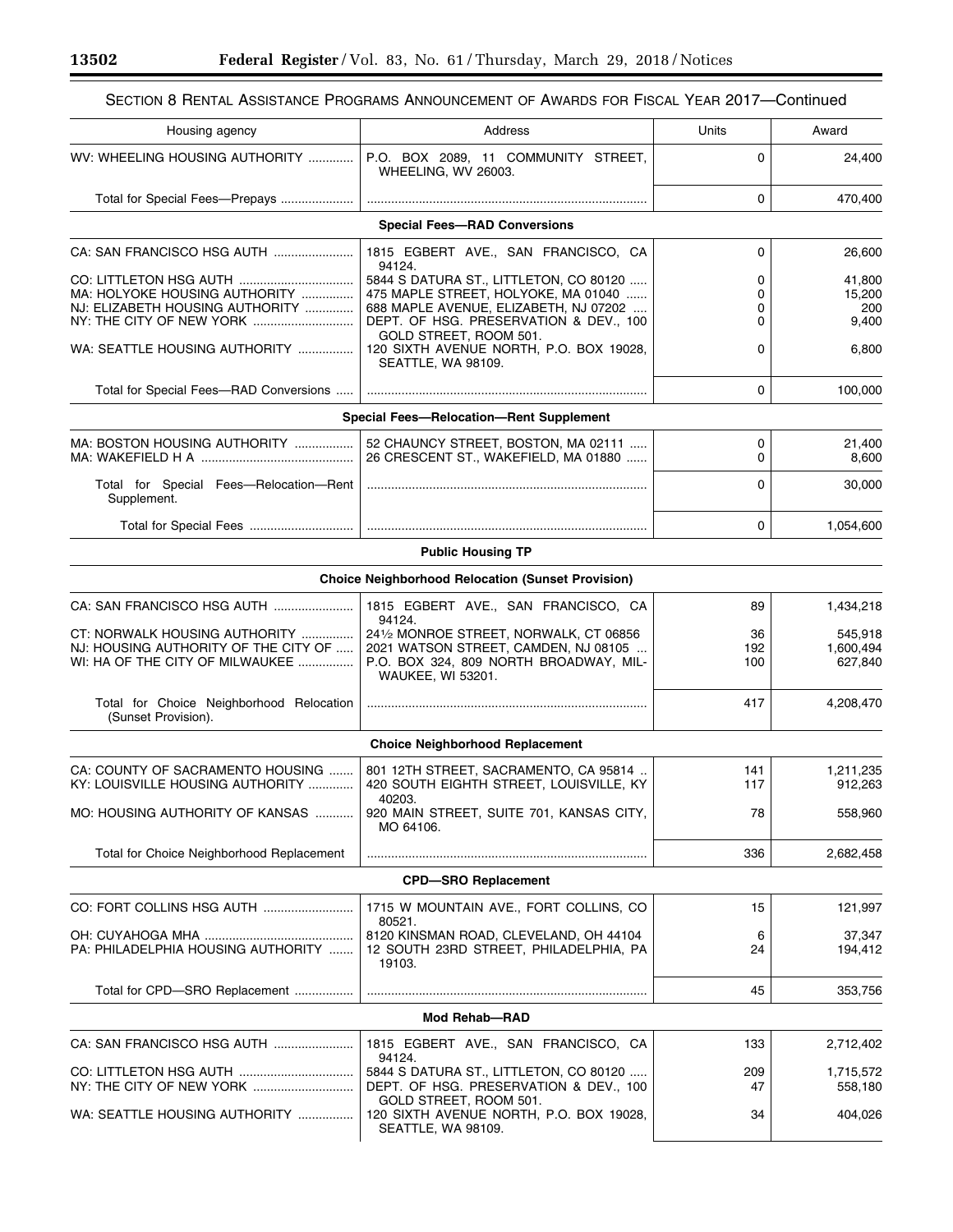# SECTION 8 RENTAL ASSISTANCE PROGRAMS ANNOUNCEMENT OF AWARDS FOR FISCAL YEAR 2017—Continued

| Housing agency                                                                                   | Address                                                                                                                                                        | Units               | Award                                  |
|--------------------------------------------------------------------------------------------------|----------------------------------------------------------------------------------------------------------------------------------------------------------------|---------------------|----------------------------------------|
|                                                                                                  |                                                                                                                                                                | 423                 | 5,390,180                              |
|                                                                                                  | <b>Mod Replacements</b>                                                                                                                                        |                     |                                        |
| CA: COUNTY OF SACRAMENTO HOUSING<br>CA: ALAMEDA COUNTY HSG AUTH                                  | 801 12TH STREET, SACRAMENTO, CA 95814<br>22941 ATHERTON STREET, HAYWARD, CA                                                                                    | 1<br>8              | 8,490<br>115,392                       |
| CO: AURORA HOUSING AUTHORITY                                                                     | 94541.<br>10745 E KENTUCKY AVENUE, AURORA, CO<br>80012.                                                                                                        | 48                  | 456,180                                |
|                                                                                                  | 1133 NORTH CAPITOL STREET NE, WASH-<br><b>INGTON, DC 20002.</b>                                                                                                | 38                  | 413,834                                |
| IA: CITY OF DES MOINES MUNICIPAL<br>MD: MARYLAND DEPT OF HSG &<br>MI: DETROIT HOUSING COMMISSION | 200 ALTON ROAD, MIAMI BEACH, FL 33139<br>2309 EUCLID AVE., DES MOINES, IA 50310<br>7800 HARKINS ROAD, LANHAM, MD 20706<br>1301 EAST JEFFERSON AVENUE, DETROIT, | 128<br>12<br>1<br>5 | 1,963,787<br>59,463<br>7,516<br>35,778 |
| NY: CITY OF NORTH TONAWANDA                                                                      | MI 48207.<br>C/O BELMONT HOUSING RESOURCES, 1195<br>MAIN ST., BUFFALO, NY.                                                                                     | 3                   | 11,577                                 |
| TX: SAN ANTONIO HOUSING AUTHORITY                                                                | 8120 KINSMAN ROAD, CLEVELAND, OH 44104<br>818 S FLORES STREET, P.O. BOX 1300, SAN<br>ANTONIO, TX 78295.                                                        | 2<br>27             | 12,449<br>172,156                      |
| WA: HOUSING AUTHORITY CITY OF                                                                    | 1207 COMMERCE AVENUE, LONGVIEW, WA<br>98632.                                                                                                                   | 8                   | 42,300                                 |
| WV: CHARLESTON/KANAWHA HA                                                                        | 1525 WASHINGTON STREET WEST, P.O. BOX<br>86, CHARLESTON, WV.                                                                                                   | 4                   | 21,177                                 |
| WV: HOUSING AUTHORITY CITY OF                                                                    | P.O. BOX 1475, 1600 HILL AVENUE, BLUE-<br>FIELD, WV 24701.                                                                                                     | 6                   | 7,769                                  |
|                                                                                                  |                                                                                                                                                                | 291                 | 3,327,868                              |
|                                                                                                  | <b>MTW Replacement</b>                                                                                                                                         |                     |                                        |
| MA: CAMBRIDGE HOUSING AUTHORITY                                                                  | 675 MASSACHUSETTS AVENUE, CAMBRIDGE,<br>MA 02139.                                                                                                              | 173                 | 2,919,998                              |
|                                                                                                  |                                                                                                                                                                | 173                 | 2,919,998                              |
|                                                                                                  | <b>Relocation-Sunset</b>                                                                                                                                       |                     |                                        |
| DC: DC HOUSING AUTHORITY                                                                         | 1133 NORTH CAPITOL STREET NE, WASH-                                                                                                                            | 257                 | 3,600,416                              |
| RI: NEWPORT HOUSING AUTHORITY<br>TX: HOUSING AUTHORITY OF EL PASO                                | <b>INGTON, DC 20002.</b><br>120B HILLSIDE AVENUE, NEWPORT, RI 02840<br>5300 PAISANO, EL PASO, TX 79905                                                         | 4<br>0              | 43,806<br>29,687                       |
|                                                                                                  |                                                                                                                                                                | 261                 | 3,673,909                              |
|                                                                                                  | Replacement                                                                                                                                                    |                     |                                        |
|                                                                                                  | 1815 EGBERT AVE., SAN FRANCISCO, CA<br>94124.                                                                                                                  | 848                 | 14,238,763                             |
| CA: CITY OF LOS ANGELES HSG AUTH                                                                 | 2600 WILSHIRE BLVD., 3RD FLOOR, LOS AN-                                                                                                                        | 62                  | 659,072                                |
| CA: ALAMEDA COUNTY HSG AUTH                                                                      | GELES, CA 90057.<br>22941 ATHERTON STREET, HAYWARD, CA<br>94541.                                                                                               | 50                  | 721,056                                |
| CT: MERIDEN HOUSING AUTHORITY<br>DE: NEWARK HOUSING AUTHORITY                                    | 22 CHURCH STREET, MERIDEN, CT 06450<br>313 E MAIN STREET, NEWARK, DE 19711                                                                                     | 116<br>1            | 1,191,343<br>7,971                     |
|                                                                                                  | 3432 W 45TH STREET, WEST PALM BEACH,<br>FL 33407.                                                                                                              | 44                  | 475,591                                |
| IL: HOUSING AUTHORITY OF JOLIET                                                                  | 6 SOUTH BROADWAY STREET, JOLIET, IL<br>60436.                                                                                                                  | 120                 | 1,206,202                              |
| IL: MENARD COUNTY HOUSING                                                                        | 101 W SHERIDAN ROAD, PETERSBURG, IL<br>62675.                                                                                                                  | 238                 | 1,296,281                              |
|                                                                                                  | 4920 LARKSPUR DR., P.O. BOX 498, EAST<br>CHICAGO, IN 46312.                                                                                                    | 0                   | 586,193                                |
| MD: HOUSING AUTHORITY OF BALTIMORE                                                               | 417 EAST FAYETTE STREET, BALTIMORE, MD<br>21201.                                                                                                               | 58                  | 580,527                                |
| MD: ANNE ARUNDEL COUNTY HOUSING                                                                  | 7885 GORDON COURT, P.O. BOX 817, GLEN<br><b>BURNIE, MD 21060.</b>                                                                                              | 100                 | 1,168,453                              |
| MS: MISSISSIPPI REGIONAL HOUSING<br>NY: THE MUNICIPAL HOUSING AUTHORITY                          | P.O. BOX 1051, COLUMBUS, MS 39703<br>1511 CENTRAL PARK AVE., P.O. BOX 35, YON-<br><b>KERS, NY 10710.</b>                                                       | 13<br>32            | 59,940<br>389,710                      |
| PA: MCKEESPORT HOUSING AUTHORITY                                                                 | 2901 BROWNLEE AVENUE, MCKEESPORT, PA<br>15132.                                                                                                                 | 11                  | 68,746                                 |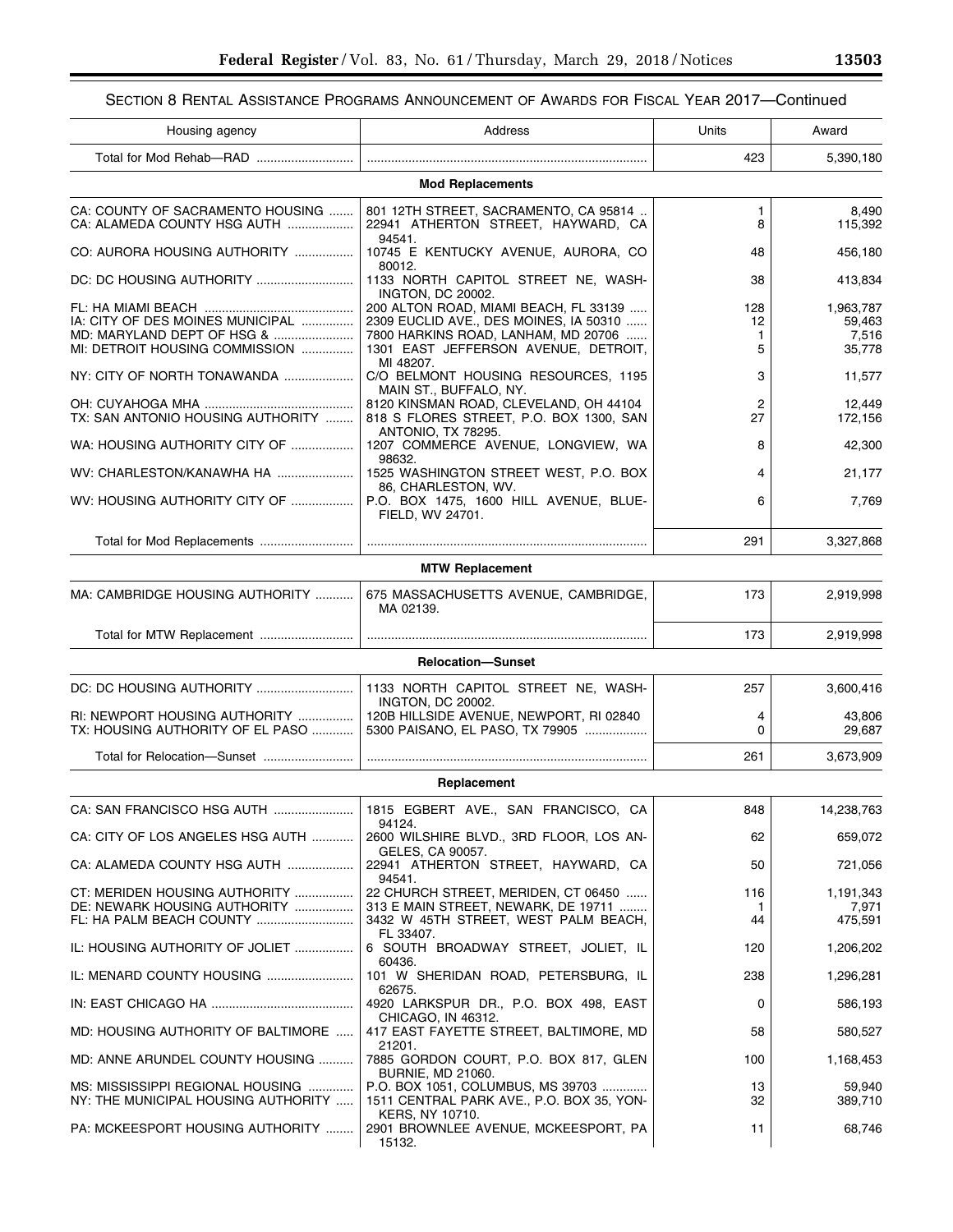▀

# SECTION 8 RENTAL ASSISTANCE PROGRAMS ANNOUNCEMENT OF AWARDS FOR FISCAL YEAR 2017—Continued

| Housing agency                                                                                         | Address                                                                                                                              | Units            | Award                           |
|--------------------------------------------------------------------------------------------------------|--------------------------------------------------------------------------------------------------------------------------------------|------------------|---------------------------------|
| RI: NEWPORT HOUSING AUTHORITY<br>TX: HOUSTON HOUSING AUTHORITY<br>TX: CORPUS CHRISTI HOUSING           | 120B HILLSIDE AVENUE, NEWPORT, RI 02840<br>2640 FOUNTAIN VIEW, HOUSTON, TX 77057<br>3701 AYERS STREET, CORPUS CHRISTI, TX<br>78415.  | 30<br>111<br>122 | 328,540<br>844,022<br>907,650   |
| TX: GALVESTON HOUSING AUTHORITY<br>TX: TAYLOR HSG AUTHORITY<br>UT: HOUSING AUTHORITY OF THE            | 4700 BROADWAY, GALVESTON, TX 77551<br>311-C EAST 7TH STREET, TAYLOR, TX 76574<br>3595 S MAIN STREET, SALT LAKE CITY, UT<br>84115.    | 31<br>52<br>2    | 248,983<br>345,065<br>15,544    |
| VA: NORFOLK REDEVELOPMENT & H/A                                                                        | 201 GRANBY ST., P.O. BOX 968, NORFOLK, VA<br>23501.                                                                                  | 24               | 207,800                         |
| VQ: VIRGIN ISLANDS HOUSING AUTHORITY<br>VT: RUTLAND HOUSING AUTHORITY<br>WA: HOUSING AUTHORITY CITY OF | P.O. BOX 7668, ST. THOMAS, VI 00801<br>5 TREMONT STREET, RUTLAND, VT 05701<br>3107 COLBY AVE., P.O. BOX 1547, EVERETT,<br>WA 98206.  | 283<br>25<br>60  | 2,473,375<br>139,135<br>574,185 |
|                                                                                                        |                                                                                                                                      | 2,433            | 28,734,147                      |
|                                                                                                        | <b>Witness Relocation Assistance</b>                                                                                                 |                  |                                 |
| CO: JEFFERSON COUNTY HOUSING                                                                           | 7490 WEST 45TH AVENUE, WHEATRIDGE, CO                                                                                                | 1                | 16,056                          |
| CT: DANBURY HOUSING AUTHORITY                                                                          | 80033.<br>2 MILL RIDGE ROAD, P.O. BOX 86, DANBURY,                                                                                   | 1.               | 18,000                          |
| CT: STRATFORD HOUSING AUTHORITY                                                                        | CT 06810.<br>295 EVERETT STREET, P.O. BOX 668, STRAT-                                                                                | 1                | 14,424                          |
| FL: HA WEST PALM BEACH GENERAL                                                                         | FORD, CT 06497.<br>1715 DIVISION AVENUE, WEST PALM BEACH,                                                                            | 1.               | 26.280                          |
| FL: HA FORT LAUDERDALE CITY                                                                            | FL 33407.<br>437 SW 4TH AVENUE, FORT LAUDERDALE, FL                                                                                  | 1                | 21,612                          |
| FL: BROWARD COUNTY HOUSING                                                                             | 33315.<br>4780 NORTH STATE ROAD 7, LAUDERDALE                                                                                        | 1.               | 11,532                          |
| MA: BOSTON HOUSING AUTHORITY                                                                           | LAKES, FL 33319.<br>52 CHAUNCY STREET, BOSTON, MA 02111                                                                              | 2                | 43,872                          |
| Total for Witness Relocation Assistance                                                                |                                                                                                                                      | 8                | 151,776                         |
| Total for Public Housing TP                                                                            |                                                                                                                                      | 4,387            | 51,442,562                      |
|                                                                                                        | <b>Housing TP</b>                                                                                                                    |                  |                                 |
|                                                                                                        | <b>Certain At-Risk Households Low Vacancy</b>                                                                                        |                  |                                 |
| CA: SAN JOSE HOUSING AUTHORITY                                                                         | 505 WEST JULIAN STREET, SAN JOSE, CA<br>95110.                                                                                       | 104              | 1,559,289                       |
| MA: BOSTON HOUSING AUTHORITY                                                                           | 52 CHAUNCY STREET, BOSTON, MA 02111                                                                                                  | 32               | 462,048                         |
| Total for Certain At-Risk Households Low Va-<br>cancy.                                                 |                                                                                                                                      | 136              | 2,021,337                       |
|                                                                                                        | <b>New Hsg Conversion Rent Supplement</b>                                                                                            |                  |                                 |
| MA: BOSTON HOUSING AUTHORITY                                                                           | 52 CHAUNCY STREET, BOSTON, MA 02111<br>26 CRESCENT ST., WAKEFIELD, MA 01880                                                          | 107<br>43        | 1,400,703<br>479,607            |
| Total for New Hsg Conversion Rent Supple-<br>ment.                                                     |                                                                                                                                      | 150              | 1,880,310                       |
|                                                                                                        | <b>Prepayment-RAD</b>                                                                                                                |                  |                                 |
| MA: HOLYOKE HOUSING AUTHORITY                                                                          | 475 MAPLE STREET, HOLYOKE, MA 01040                                                                                                  | 76               | 502,384                         |
|                                                                                                        |                                                                                                                                      | 76               | 502,384                         |
|                                                                                                        | <b>Pre-payment Vouchers</b>                                                                                                          |                  |                                 |
| CT: ANSONIA HOUSING AUTHORITY<br>IL: SPRINGFIELD HOUSING AUTHORITY                                     | 36 MAIN STREET, ANSONIA, CT 06401<br>200 ALTON ROAD, MIAMI BEACH, FL 33139<br>200 NORTH ELEVENTH STREET, SPRING-<br>FIELD, IL 62703. | 22<br>18<br>91   | 215,149<br>160,194<br>514,496   |
| MA: CAMBRIDGE HOUSING AUTHORITY                                                                        | 675 MASSACHUSETTS AVENUE, CAMBRIDGE,<br>MA 02139.                                                                                    | 340              | 5,586,392                       |
| MA: HOLYOKE HOUSING AUTHORITY<br>MA: CHICOPEE HOUSING AUTHORITY                                        | 475 MAPLE STREET, HOLYOKE, MA 01040<br>128 MEETINGHOUSE ROAD, CHICOPEE, MA<br>01013.                                                 | 42<br>163        | 277,633<br>1,115,898            |

-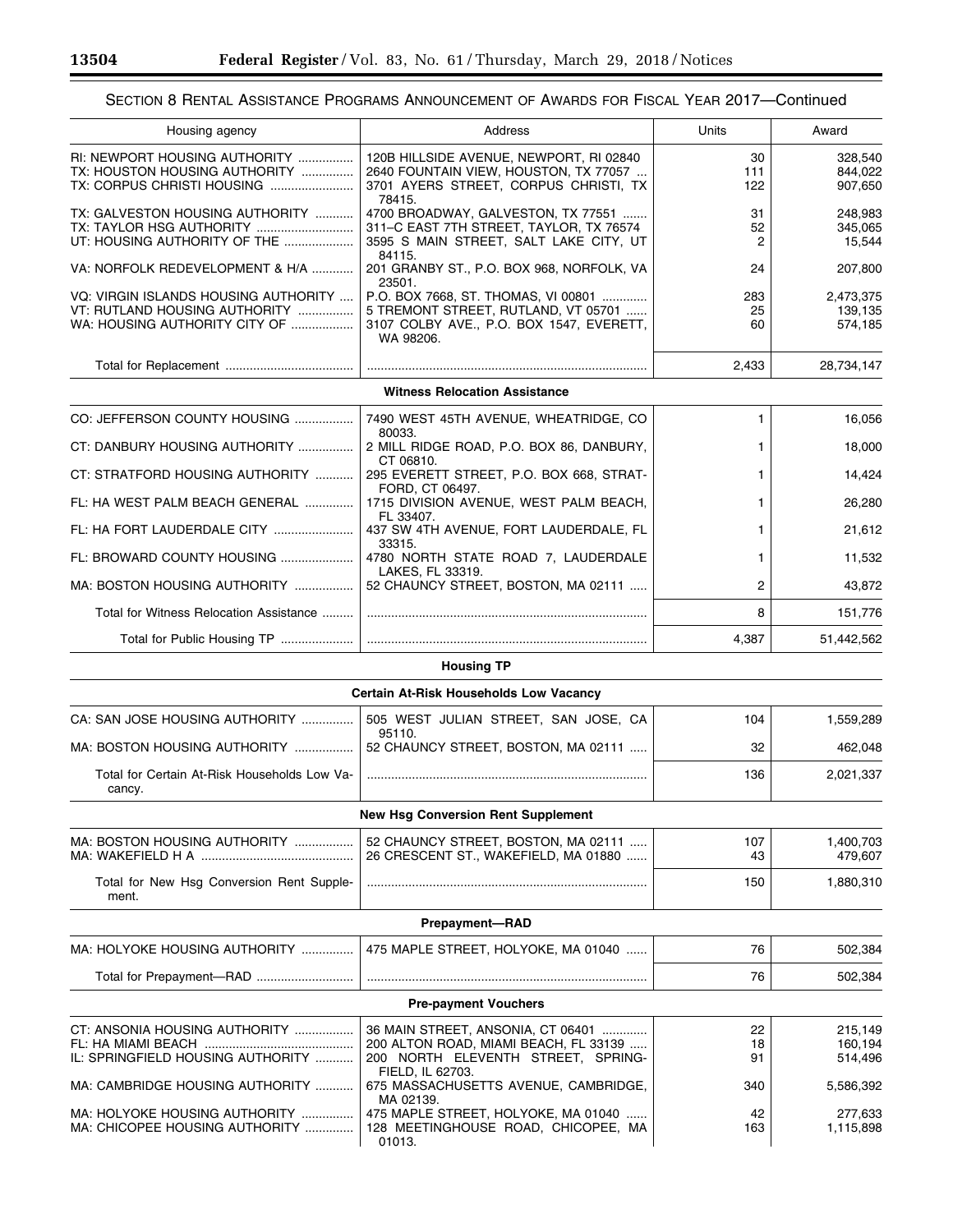# SECTION 8 RENTAL ASSISTANCE PROGRAMS ANNOUNCEMENT OF AWARDS FOR FISCAL YEAR 2017—Continued

| Housing agency                                                                                    | Address                                                                                                                                                                               | Units              | Award                                  |
|---------------------------------------------------------------------------------------------------|---------------------------------------------------------------------------------------------------------------------------------------------------------------------------------------|--------------------|----------------------------------------|
| MA: WORCESTER HOUSING AUTHORITY                                                                   | 40 BELMONT STREET, WORCESTER, MA<br>01605.                                                                                                                                            | 156                | 1,033,344                              |
| MA: WESTFIELD HSG AUTHORITY                                                                       | ALICE BURKE WAY, P.O. BOX 99, WESTFIELD,<br>MA 01085.                                                                                                                                 | 248                | 1,541,657                              |
| MD: HOUSING AUTHORITY OF BALTIMORE                                                                | 417 EAST FAYETTE STREET, BALTIMORE, MD<br>21201.                                                                                                                                      | 179                | 1,791,625                              |
| MI: MICHIGAN STATE HSG. DEV. AUTH<br>NJ: ATLANTIC CITY HOUSING AUTHORITY                          | P.O. BOX 30044, LANSING, MI 48909<br>227 VERMONT AVENUE, P.O. BOX 1258, AT-<br>LANTIC CITY, NJ.                                                                                       | 64<br>202          | 391,089<br>2,232,504                   |
| NY: ALBANY HOUSING AUTHORITY                                                                      | 200 SOUTH PEARL, ALBANY, NY 12202<br>675 WEST MAIN STREET, ROCHESTER, NY                                                                                                              | 55<br>377          | 356,730<br>1,986,624                   |
| NY: NYS HSG TRUST FUND CORPORATION<br>TX: GRAND PRAIRIE HSNG & COMM DEV                           | 14611.<br>38-40 STATE STREET, ALBANY, NY 12207<br>P.O. BOX 534045, 205 W CHURCH ST., GRAND                                                                                            | 16<br>200          | 164,329<br>1,574,112                   |
| UT: HA OF CITY OF OGDEN<br>WV: WHEELING HOUSING AUTHORITY                                         | <b>PRAIRIE, TX 75053.</b><br>1100 GRANT AVE., OGDEN, UT 84404<br>P.O. BOX 2089, 11 COMMUNITY STREET,<br><b>WHEELING, WV 26003.</b>                                                    | 44<br>122          | 225,641<br>600,884                     |
| Total for Pre-payment Vouchers                                                                    |                                                                                                                                                                                       | 2,339              | 19,768,301                             |
|                                                                                                   | <b>Relocation 8bb Sunset</b>                                                                                                                                                          |                    |                                        |
| WA: HOUSING AUTHORITY OF SNOHOMISH                                                                | 12625 4TH AVE. W, SUITE 200, EVERETT, WA<br>98204.                                                                                                                                    | 24                 | 240,849                                |
| Total for Relocation 8bb Sunset                                                                   |                                                                                                                                                                                       | 24                 | 240,849                                |
|                                                                                                   | <b>Rent Supplement-RAD</b>                                                                                                                                                            |                    |                                        |
| NJ: ELIZABETH HOUSING AUTHORITY                                                                   | 688 MAPLE AVENUE, ELIZABETH, NJ 07202                                                                                                                                                 | 1                  | 10,555                                 |
| Total for Rent Supplement-RAD                                                                     |                                                                                                                                                                                       | 1                  | 10,555                                 |
|                                                                                                   | <b>Termination/Opt-Out Vouchers</b>                                                                                                                                                   |                    |                                        |
| CA: COUNTY OF SHASTA HSG AUTH                                                                     | 1670 MARKET STREET, STE. 300, REDDING,<br>CA 96001.                                                                                                                                   | 9                  | 43,197                                 |
| CT: ANSONIA HOUSING AUTHORITY                                                                     | 36 MAIN STREET, ANSONIA, CT 06401<br>1133 NORTH CAPITOL STREET NE, WASH-<br><b>INGTON, DC 20002.</b>                                                                                  | 6<br>116           | 61,712<br>1,625,090                    |
|                                                                                                   | 1300 BROAD STREET, JACKSONVILLE, FL<br>32202.                                                                                                                                         | 46                 | 310,274                                |
| IA: CITY OF DES MOINES MUNICIPAL<br>IA: NORTHWEST IOWA REGIONAL HA                                | 2309 EUCLID AVE., DES MOINES, IA 50310<br>P.O. BOX 446, 919 2ND AVENUE SW, SPEN-                                                                                                      | 117<br>7           | 580,572<br>21,762                      |
| IL: CHICAGO HOUSING AUTHORITY                                                                     | CER, IA 51301.<br>60 EAST VAN BUREN ST., 11TH FLOOR, CHI-                                                                                                                             | 5                  | 52,788                                 |
| IL: HOUSING AUTHORITY OF COOK                                                                     | CAGO, IL 60605.<br>175 WEST JACKSON BOULEVARD, SUITE 350,                                                                                                                             | 110                | 1,295,874                              |
| IL: HSG AUTHORITY OF THE COUNTY OF                                                                | CHICAGO, IL 60604.<br>33928 N U.S. HIGHWAY 45, GRAYSLAKE, IL<br>60030.                                                                                                                | 158                | 1,295,897                              |
| KS: KANSAS CITY HOUSING AUTHORITY                                                                 | 1124 NORTH NINTH STREET, KANSAS CITY,<br>KS 66101.                                                                                                                                    | 8                  | 56,191                                 |
|                                                                                                   | C/O NORTHWEST KS HOUSING, INC., P.O.                                                                                                                                                  | 5                  | 19,944                                 |
| KY: HOPKINSVILLE HOUSING AUTHORITY                                                                | BOX 248, 319 N POMEROY.<br>400 NORTH ELM STREET, P.O. BOX 437, HOP-<br>KINSVILLE, KY.                                                                                                 | 13                 | 47,139                                 |
| MA: SPRINGFIELD HSG AUTHORITY                                                                     | 25 SAAB COURT, P.O. BOX 1609, SPRING-<br>FIELD, MA 01101.                                                                                                                             | 28                 | 205,091                                |
| MI: MICHIGAN STATE HSG. DEV. AUTH                                                                 | P.O. BOX 30044, LANSING, MI 48909<br>555 NORTH WABASHA, SUITE 400, ST. PAUL,<br>MN 55102.                                                                                             | 125<br>43          | 763,845<br>334,156                     |
|                                                                                                   | 819 TENTH STREET, WORTHINGTON, MN                                                                                                                                                     | 9                  | 33,205                                 |
|                                                                                                   | 56187.<br>1225 WEST ST. GERMAIN, ST. CLOUD, MN                                                                                                                                        | 6                  | 32,858                                 |
| MN: NW MN MULTI-COUNTY HRA<br>MO: ST. CLAIR CO. HSG. AUTHORITY<br>NC: HA OF THE CITY OF CHARLOTTE | 56301.<br>P.O. BOX 128, MENTOR, MN 56736<br>P.O. BOX 125, APPLETON CITY, MO 64724<br>P.O. BOX 1887, OXFORD, MS 38655<br>P.O. BOX 36795, 1301 SOUTH BOULEVARD,<br>CHARLOTTE, NC 28236. | 3<br>9<br>87<br>35 | 12,770<br>43,728<br>607,963<br>330,704 |